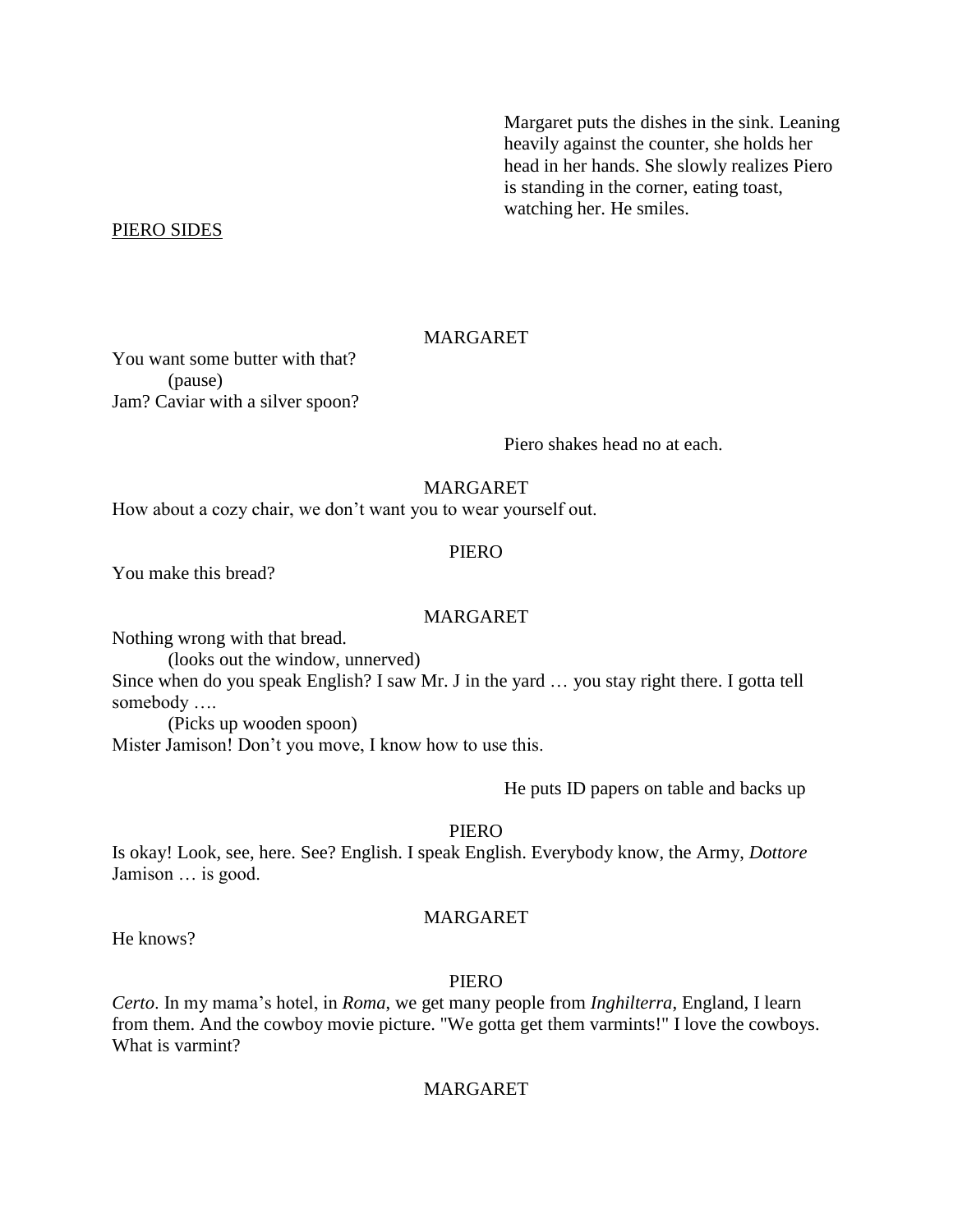*You* is varmint. Never thought to tell *me*, standing around like a fool in my kitchen? Figures ... the government gives you to us, and all the while you're spying. And if the bread's so horrible don't eat it, Spy.

# PIERO

I don't say 'orrible, I say do you make the bread. Can you please put down this spoon?

# MARGARET

Yes, I "make the bread". Oh, choke on it, I don't care. Go back to your camp and eat spaghetti if you don't like what we have here. Nobody asked you to come to America.

# PIERO

*Scusi*, a very big man points a very big gun in my face, he *ask* me to come to America. And nobody *give* me to you, *Signorina*. *Dottore* Jamison does not own me, *Signorina*, American Army does not own me, *Sig. nor. ina*. I give myself. They say you need Piero in this kitchen, Piero is in this kitchen. Myself.

# MARGARET

But you are a prisoner.

## PIERO

*Si*, they put me in the prison. But I am not the *criminale*.

#### MARGARET

Not a criminal. But still a prisoner. It's hard for me to tell the difference.

#### PIERO

Then you are lucky to have never been either one. *Tutto qua*. (pause, awkwardly changing subject)

How do you know spaghetti? All your friends, they say *noo-dles*, I don't know this *noo-dles*.

#### MARGARET

I lived in New York City. I've probably seen more people eating spaghetti than you have. And you don't know my friends.

## PIERO

Not … okay, not *your* friends. *Giulio Cesare*, you know? *Amici, Romani, Compaesani*. I am the *Romani*, of course.

# MARGARET

Lord save us, an actor, too. Well, Spy, you couldn't know my friends, because … I don't have any.

#### PIERO

This is a terrible thing to say.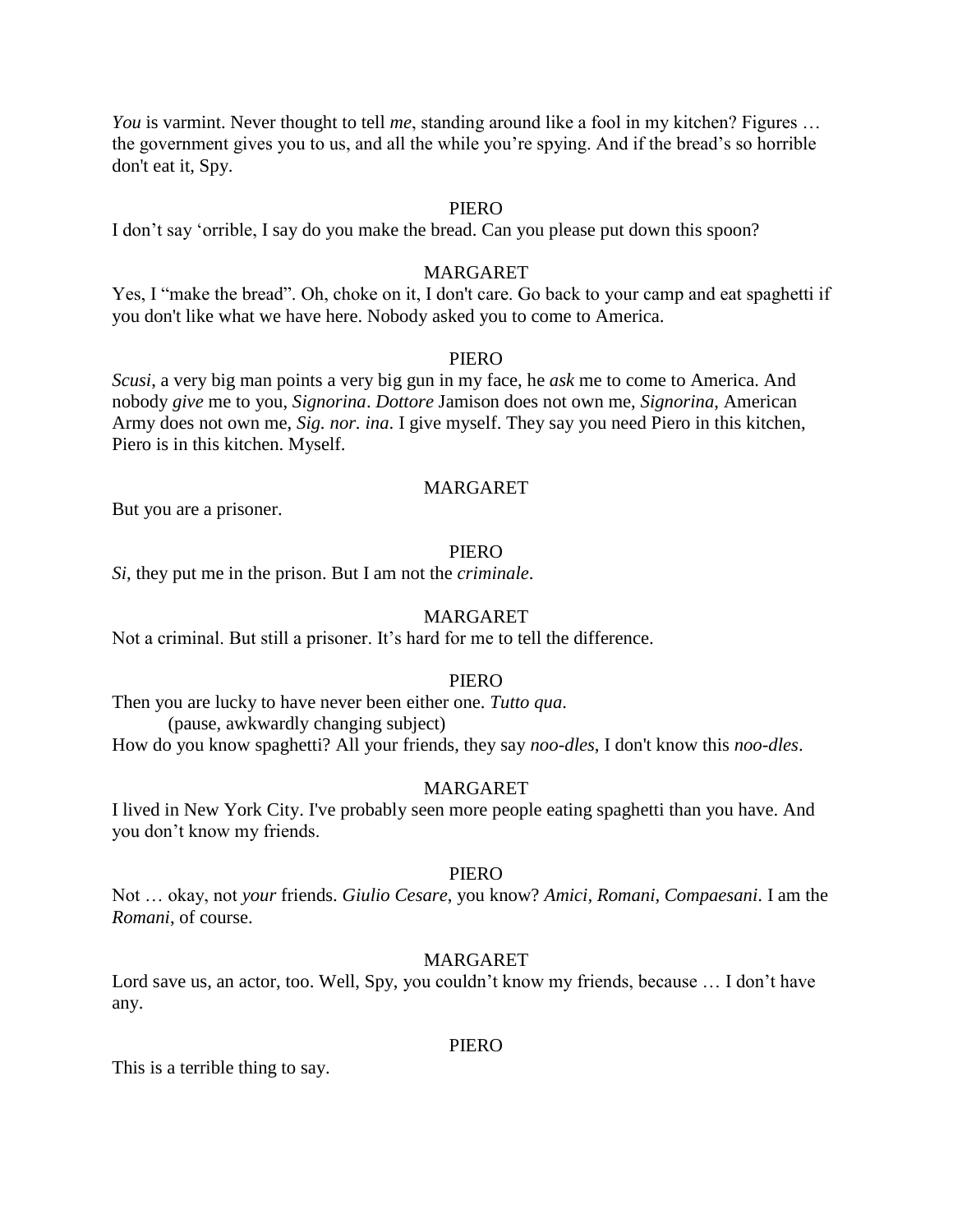# MARGARET

Besides, all you have to do is go over to Jimmy's Grill on Thursday. Thursday is spaghetti night.

## PIERO

I don't think they like me too much in this Jimmy's grill. But one day, when the war is over, maybe we go together there, no?

# MARGARET

No.

(pause)

No! Besides, I don't think this war is ever going to be over.

# PIERO

*Oh dio*, don't say this even like a joke, God will hear you. Why do you laugh?

# MARGARET

You? With me? In Jimmy's. I don't think so.

#### PIERO

*Mah*, you are right. I will ask someone else.

(looks out at the moon)

Eh, *buon giorno*, *Signorina Luna* … you and me, we go to jimmysgrill for spaghetti? *Un po' di vino*, some dancing—do you think jimmysgrill is big enough so *la Luna* and me, we could dance? My arms are not very long, we have to dance like this

(arms spread wide)

but I very much love the round woman, *capisci*?

# MARGARET

Why are you looking at me like that?

#### PIERO

I wonder … how round is your mama?

# MARGARET

You talk about my mother again, Spy, and that camp will seem like a holiday.

#### PIERO

I make the joke! I have respect for your mama, your papa, your whole family, very nice very beautiful people. You are a very feisty girl, I like that.

# MARGARET

You're calling me feisty? What's next … uppity?

## PIERO